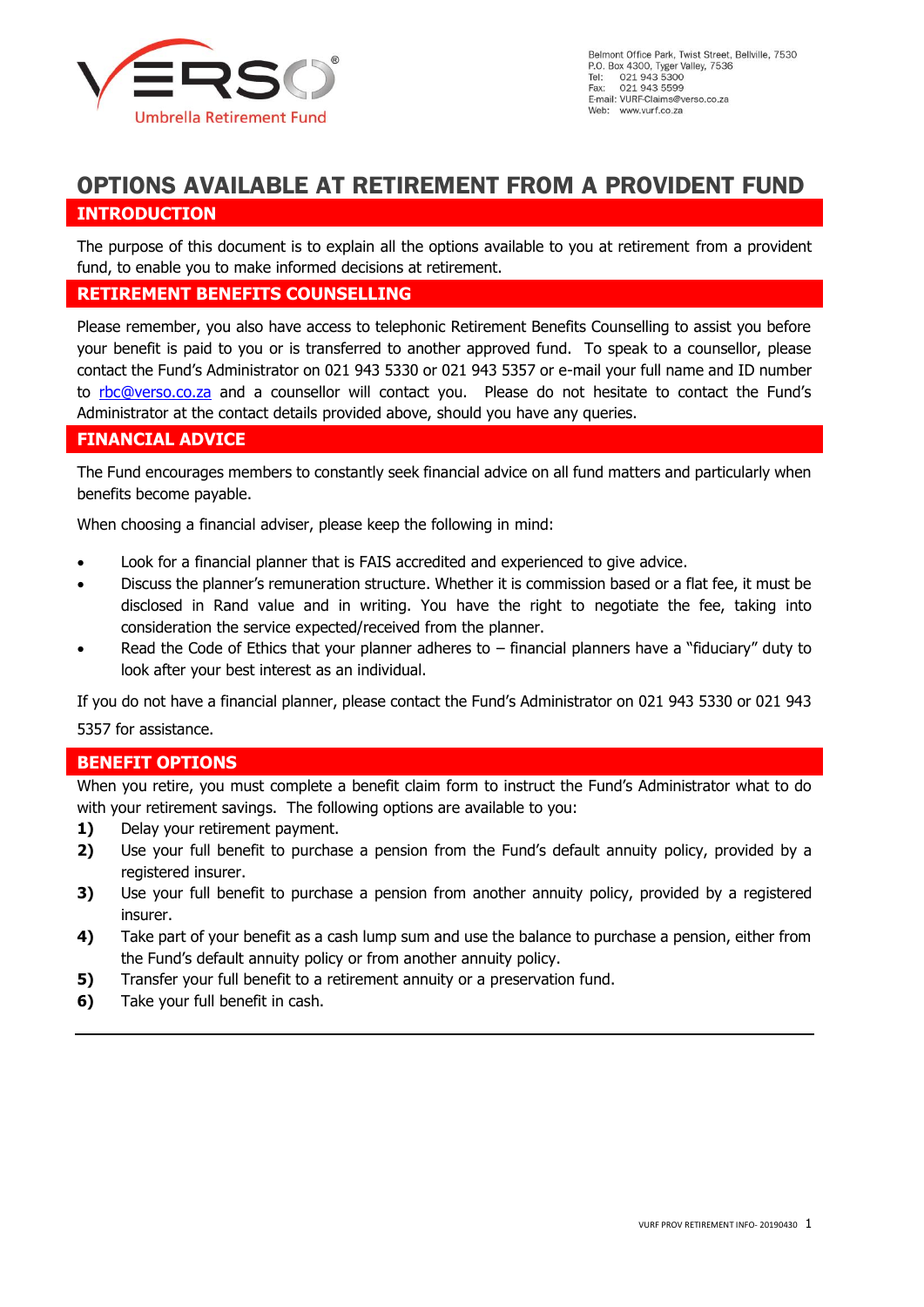#### **OPTION 1: Delay your retirement payment**

Please note the following when you elect to delay your retirement payment:

- 1.1. You can delay your retirement payment and leave your benefit in the fund until you elect what to do with your retirement benefit.
- 1.2. Your benefit will still earn investment returns.
- 1.3. You are effectively regarded as a "paid-up" member until you complete and submit a retirement claim form confirming what you wish to do with your retirement benefit.
- 1.4. No further contributions are made to the Fund.
- 1.5. You will no longer have any risk benefits.
- 1.6. Delayed Retirement: Fees
	- 1.6.1. No additional costs apply.
	- 1.6.2. The investment management fees paid will be the same as the fees that you paid when you were still in-service and contributing to the Fund.
	- 1.6.3. The Fund deducts R22.94 per month from your retirement benefit for administration expenses.
- 1.7. Delayed Retirement: Investments
	- 1.7.1. The retirement savings remain invested in the same investment portfolio(s).
- 1.8. Delayed Retirement: Tax and Other Allowable Deductions
	- 1.8.1. You do not pay any tax when you elect to delay your retirement.
	- 1.8.2. Any legitimate deductions will be made from your benefit.
	- 1.8.3. You cannot elect to delay your retirement payment if you have an outstanding pension backed housing loan unless you settle the loan with other savings you may have (i.e. not from your retirement benefit).
- 1.9. Delayed Retirement: Communication
	- 1.9.1. You will continue to receive an annual statement from the Fund that confirms the value of your retirement benefit.
- 1.10. Delayed Retirement: Death benefit
	- 1.10.1. Your total benefit becomes payable on death.
	- 1.10.2. The payment thereof is governed by section 37C of the Pension Funds Act and involves a formal disposal of the benefit to your dependants and/ or beneficiaries on a basis as decided on by the Board of the Fund.
	- 1.10.3. Your confidential beneficiary nomination will be used as a guide of your wishes on how the benefit must be apportioned.
	- 1.10.4. It is important to note that the final decision rests with the Board of the Fund.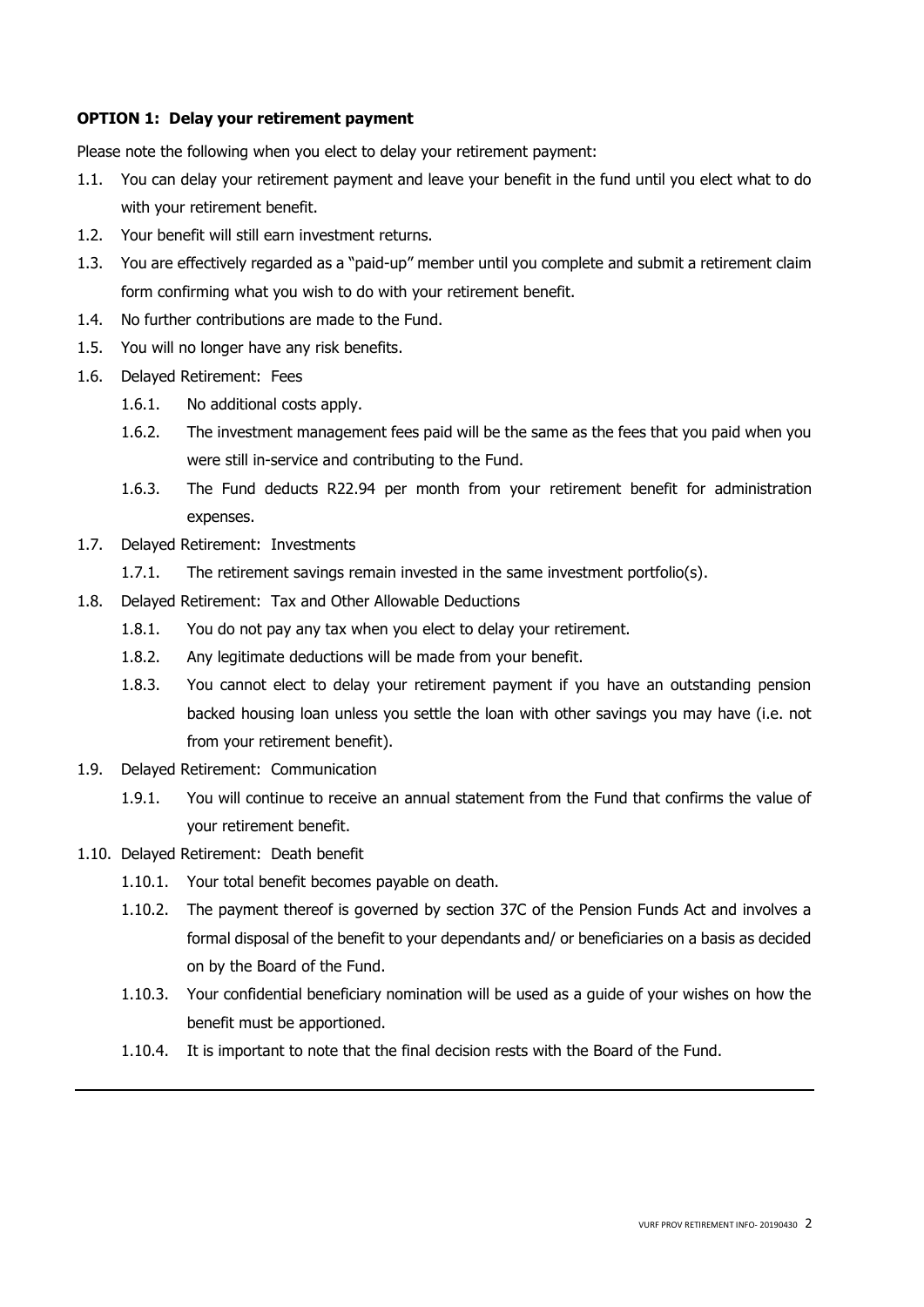# **OPTION 2: Use your full benefit to purchase a pension from the Fund's default annuity policy, provided by a registered insurer**

Note the following:

- 2.1. Please refer to the attached Fact Sheet that sets out the salient features of the Fund's default annuity strategy.
- 2.2. You will only be able to transfer to the Fund's annuity strategy if your retirement benefit is more than the stipulated minimum value.
- 2.3. Please contact the Fund's Administrator on 021 943 5330 or 021 943 5357 should you require a quotation, have any queries or wish to receive more information on the Fund's default annuity strategy.
- 2.4. The transfer to the Fund's default annuity policy is a tax-free transaction.
- 2.5. You will pay income tax on the monthly income received from the annuity purchased.

### **OPTION 3: Use your full benefit to purchase a pension from another annuity policy, provided by a registered insurer**

Note the following:

- 3.1. The transfer to another annuity policy is a tax-free transaction.
- 3.2. Minimum stipulated values may be applicable.
- 3.3. You are encouraged to seek financial advice, before electing this option.

# **OPTION 4: Take part of your benefit as a cash lump sum and use the balance to purchase a pension, either from the Fund's default annuity policy or from another annuity policy.**

Please note the following when you elect to take a portion of your benefit in cash:

- 4.1. The same applies as listed in options 2 or 3 above and a cash lump sum is also paid to you.
- 4.2. This cash lump sum may be subject to tax.

#### **OPTION 5: Transfer your fund benefit to a retirement annuity or preservation fund**

Please note the following when you elect to transfer your fund benefit to a retirement annuity or preservation fund:

- 5.1. You cannot elect to transfer to a Retirement Annuity or Preservation Fund if you have an outstanding pension backed housing loan unless you settle the loan with other savings you may have (i.e. not from your fund benefit).
- 5.2. Your full benefit must be transferred to a Retirement Annuity or Preservation Fund.
- 5.3. The transfer to a Retirement Annuity or Preservation Fund will be tax-free.